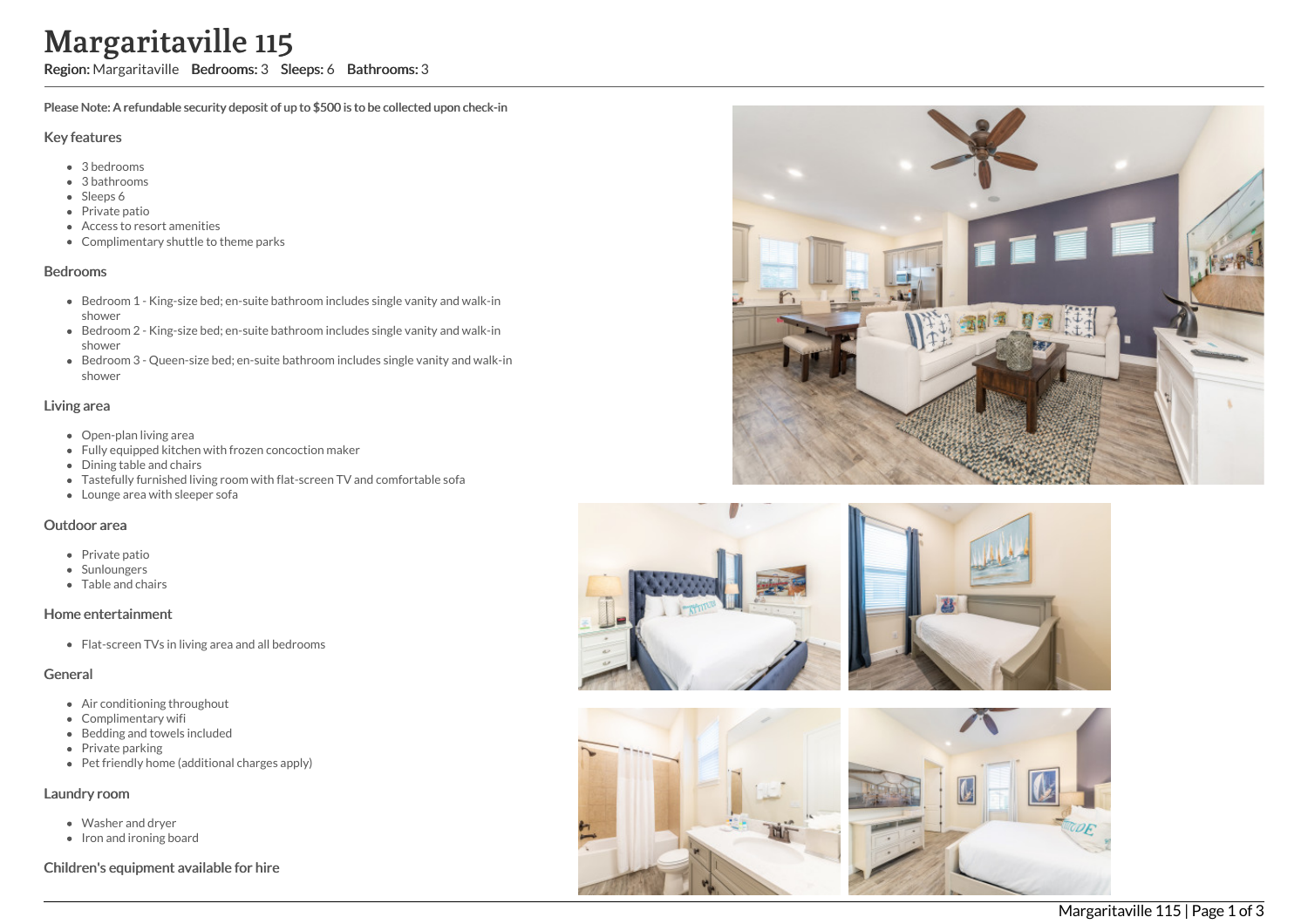- $\bullet$  Crib
- Stroller
- $\bullet$  High chair
- Pack and play

# Resort facilities

A beautiful resort where luxury living meets fantastic fun, Margaritaville is a brand new holiday destination, home to a spectacular range of amenities. Set within lush, tropical grounds, this resort features an impressive lagoon-style pool, soft sand beaches and an exhilarating waterpark, suitable for the whole family. Guests can also benefit from a relaxing spa, a fitness center and plenty of kids clubs with activities to suit all ages. Furthermore, the entertainment district offers a wide range of first-class shopping, dining and lounge experiences, all within walking distance of your holiday home and there's a complimentary shuttle to the theme parks.

# Places of interest

- Disney World 5.1 miles
- Universal Studios 16.7 miles
- Sea World 11.7 miles
- Orlando International Airport 24.5 miles

Parts of the Margaritaville Hotel are currently under construction. Apologies for any disturbance or inconvenience this may cause during your stay at Margaritaville Resort, Orlando.